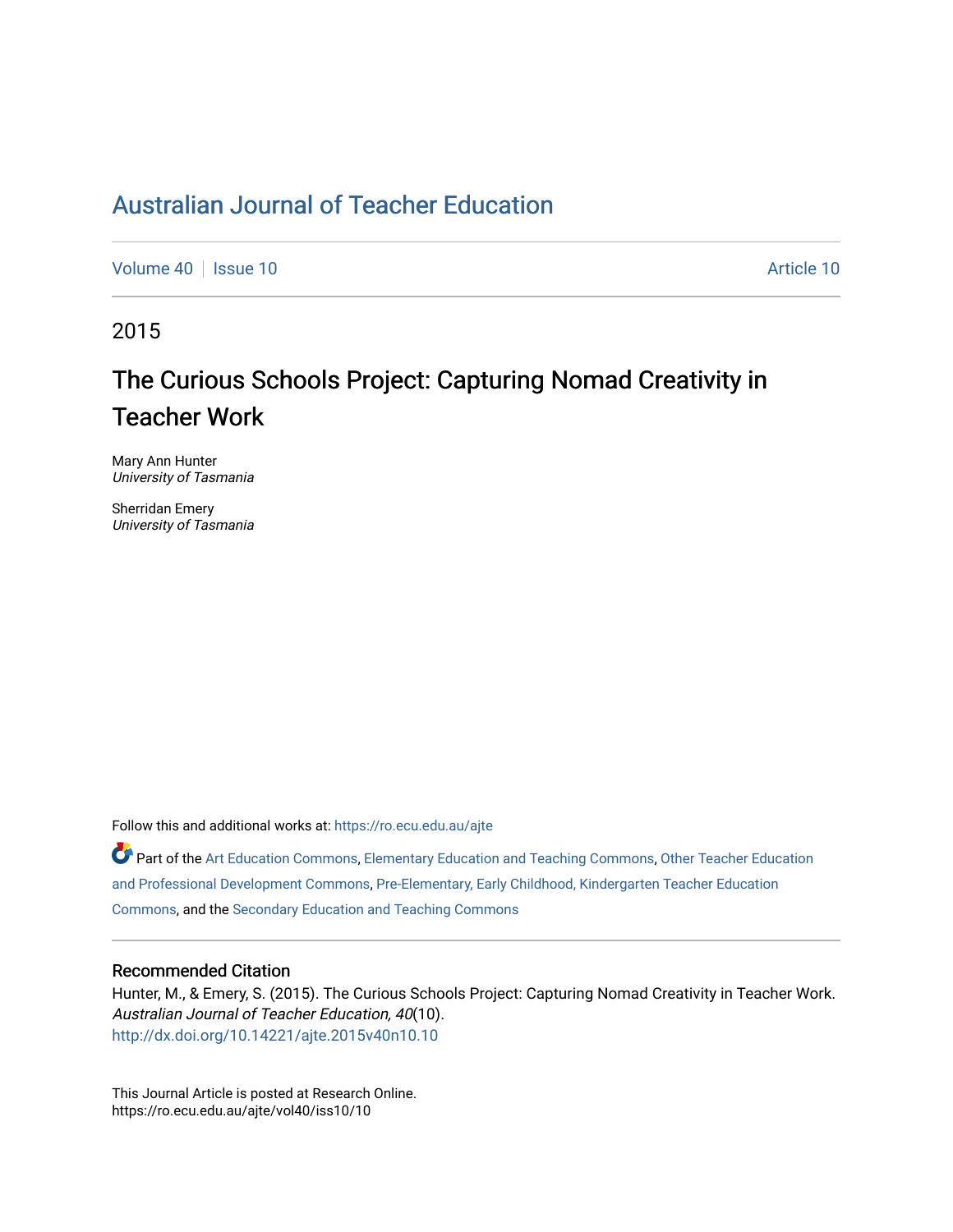### **The Curious Schools Project: Capturing Nomad Creativity in Teacher Work**

Mary Ann Hunter Sherridan Emery University of Tasmania

*Abstract: The Curious Schools project is a teacher professional learning initiative that aims to provide an insight into – and resource for – creativity in Tasmanian schools. It offers an alternative to conventional models of teacher professional learning by engaging teachers in multi-modal methods of documenting and reflecting on their work as the basis for an online community of practice and public showcase for creativity in education that takes place 'behind the scenes'. The authors, as coordinators of the project, describe the rationale behind the project and the ways it embraced discourses and practices of curiosity as a means of making visible the creativity of teachers and classrooms. Drawing on the concept of nomadology in the work of Deleuze and Guattari, as well as diverse scholarly perspectives on curiosity, the authors describe how the Curious Schools Project sought to capture the 'nomad creativity' of teacher work via a process of documentation and question-seeking that countered complexity-reduction in teacher professional learning and sustained teacher curiosity in their work. Reflecting on an evaluation of its 2013 pilot, the authors suggest that the project's explicit emphasis on curiosity avoided limiting conceptualisations of creativity in education and will inform future plans to more appropriately document and support the processes of emergence in teacher professional learning.*

#### **Introduction**

*.*

As arts educators and researchers, it is concerning to hear colleague teachers in schools underestimate, and sometimes undermine, their capacity to 'be creative'. While creativity is an amorphous and sometimes weighty construct in campaigns to make students industry-ready (Harris, 2014; Peters & Araya, 2010; Robinson, 2010), many teachers and pre-service educators shy from describing themselves as such. From our own experiences facilitating arts-based workshops with educators not specialised in the arts, this reluctance to self-nominate as creative appears particularly acute with those for whom creativity has become synonymous with being artistic; and whereby artistic is in turn perceived as foreign or elitist - something that 'other people are'. In Australia at least, this reflects a curious tension between lingering social and generational attitudes of national cultural cringe and the (contrasting) widespread public support for the teaching of the arts in schools (Australia Council, 2014). But our focus here is not primarily on arts' relationship to creativity, but on an underlying concern that teacher reticence to identify as creative could be contributing to a broader reluctance to recognise and integrate creative practices in education.

This paper reports on a teacher professional learning initiative coordinated by the authors that sought to address this concern. Piloted in 2013, the goal of the Curious Schools Project was to profile teachers' creative practices in education through an online platform. The intention was to devise a project that would give insight into quality teaching and learning behind the scenes and be both a professional learning experience for a small cohort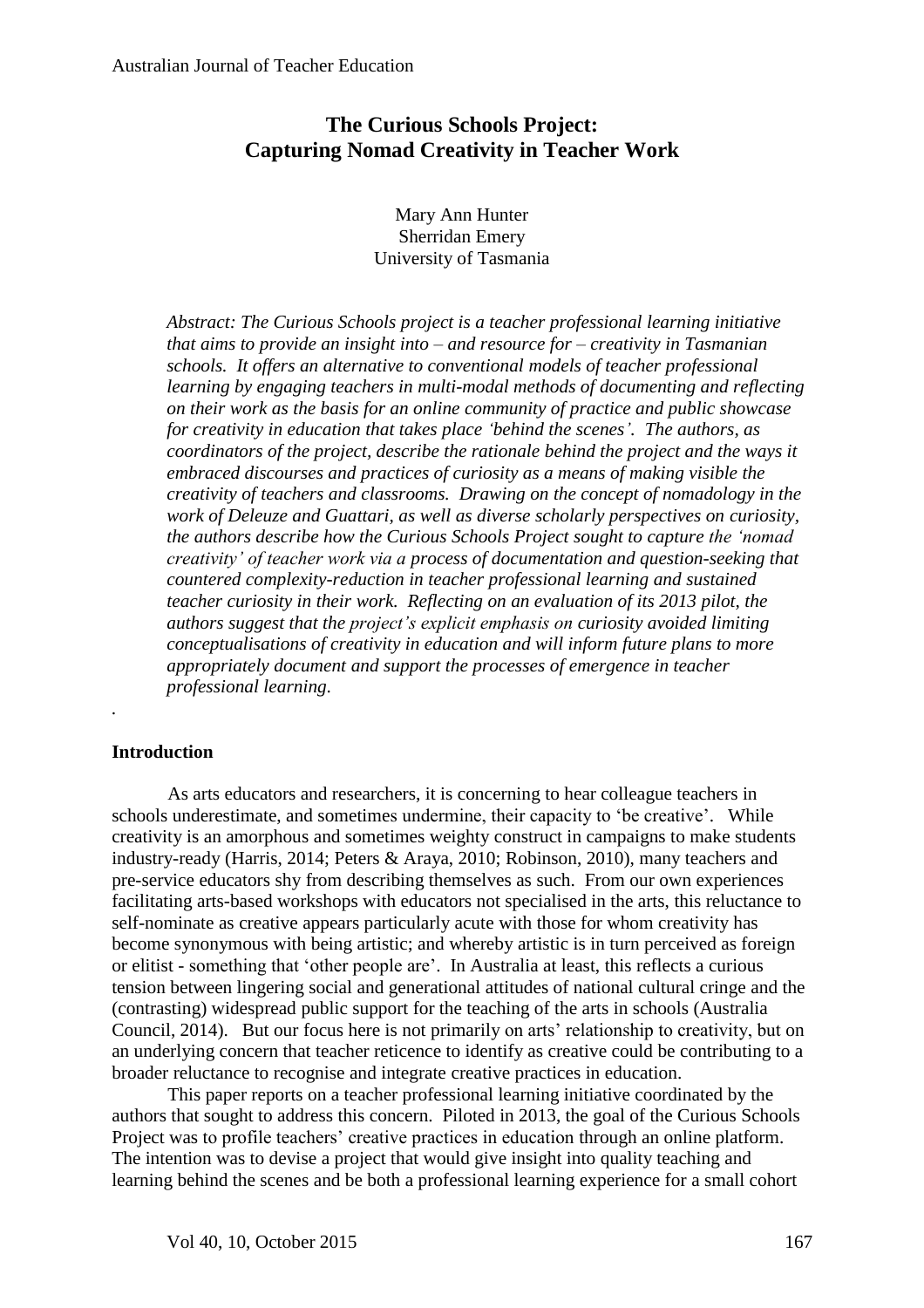of eight participating teachers, as well as a lasting resource for colleague teachers and the public. The significance of the project lay in the fact that commonly employed discourses of creativity in education were not the primary discourses used to discuss teacher work with the teachers themselves. Rather, the Curious Schools Project attempted to capture the creativity of teacher work through the lens of curiosity. Drawing on Deleuze and Guattari's notion of nomad thought – as without "closure or measure" (Deleuze, 1968) – this approach to capturing 'nomad creativity' shuns closed equations for, or investment in, creativity and teacher identity. It instead seeks to open multidimensional understandings of creative practices in education, beginning with the question-seeking question: "So, what am I curious about?"

In this paper, we reflect on the findings of the 2013 pilot by providing further background to the initiative before discussing how its employment of perceptual and diversive dimensions of curiosity generated a question-seeking approach to teacher practice. We consider how this approach reflected contemporary developments in teacher professional learning while contributing to an understanding of the complexity and materiality of teacher work.

#### **Background: Questions of creativity**

In 2012, a series of national and state-based arts education events, school visits, and teacher professional learning activities were hosted by the University of Tasmania Faculty of Education in partnership with Arnold Aprill, founder and former lead consultant of Chicago Arts Partnerships in Education (CAPE). Aprill visited the University as a Fulbright Senior Specialist to work with the Faculty's arts education team to consider the potential of arts partnerships in school and community settings. Aprill's work with CAPE had spanned 22 years, centring on the facilitation of professional learning opportunities for educators and artists in inquiry–based teaching and learning across the curriculum.

During the extensive program of activities associated with Aprill's visit, teachers were initially informally asked about their own creativity and how creativity was manifest in their classrooms. Teachers' responses were often self-deprecating and conveyed frustration about limited time and capacity to fully integrate creativity in daily teaching work due to pressured demands to 'cover the curriculum' and satisfy increased levels of reporting. At the same time, from our in-school observations, it was evident that these teacher perceptions were not necessarily indicative of a lack of creative intent or practice in schools, particularly given the wide range of meanings inferred by teachers' use of the term. Rather, we became aware how these informal conversations conveyed a weariness about the promise and the place of creativity amongst the day-to-day demands of teacher work. But it did become intriguing to us that when we reoriented our topic of conversation from creativity to curiosity – 'what are you curious about in your teaching?' – teachers became far more open and interested to talk with us about what they actually did, why they did it and how they did their 'teacherly work' in creative ways. Ironically, much of what they discussed resonated with our understanding of creative practices in education (as defined below), as well as processes of *teaching creatively* and *teaching for creativity*, two terms used by Sefton-Green, Thomson, Jones & Bresler (2011) to define creative learning. Most importantly, we felt these teachers were offering us myriad examples of creative practices in education that were usually veiled by preoccupations with standardisation, compliance and testing for student 'achievement', as well as limited opportunities to profile and share their 'behind the scenes' work. We felt these informal discussions revealed a lot about creative practices in education that are rarely visible to peers or the public in teacher work.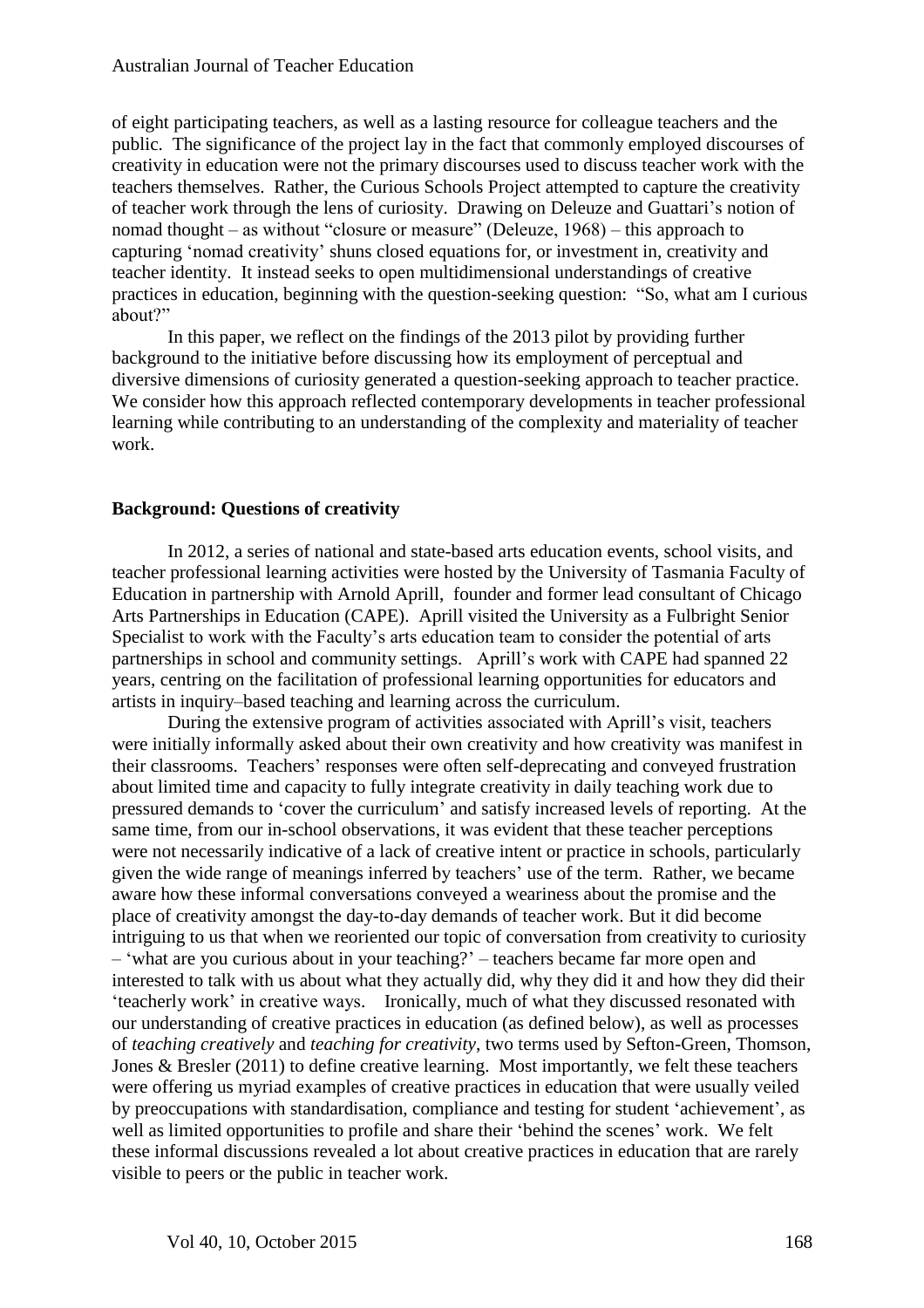#### Australian Journal of Teacher Education

By creative practices in education we mean encounters and engagements with learning that embrace diversity and change, but eschew standardisation. This is an intentionally broad definition that encompasses curriculum and pedagogy as well as social and personal dimensions of learning. It extends our understanding of Sefton-Green et al.'s (2011) conceptualisation of creative learning and acknowledges ACARA's (2013) definition of *creative thinking* as a capability in the Australian Curriculum. Furthermore, it is informed by Harris' (2014) problematisation of creativity (and rendering of Massumi (2008)) that considers the realm of creativity more broadly: an acknowledgment that "creativity rhizomatically reproduces itself, and in so doing, *reimagines* the system in which it occurs" (Harris, 2014, p. 26, emphasis added). As a feature of quality education, creativity, via these influences, does not solely suggest a goal orientation of making or doing something original and different. Rather, it is generated by and evidenced in "new modes of experience" (Massumi, 2008, p. 9). Creative practices in education are therefore defined in this paper as those that enable teachers and students to both enter into and co-generate such experiences – allowing for expansive encounters of imagination alongside deepening development of disciplinary knowledge that can both make the strange familiar (Semetski, 2006) and the familiar strange. Following Massumi (2008), these are educational encounters that explicitly encourage processes of becoming and change. This is a view of creative practice that unapologetically embraces complexity and emergence – aspects that we, like others (Biesta  $\&$ Osberg, 2010; Semetsky, 2006; Somerville, 2007), believe are overlooked and undervalued in a national education system that currently seeks complexity-reduction (Biesta, 2010; Gough, 2012).

While colleague researchers such as Harris are exploring creativity in Australian schools more extensively, the Curious Schools project was a community engagement initiative motivated by conversational undercurrents in encounters with teachers and preservice educators on creativity. With the weight of expectation that the new Australian Curriculum general capability of critical and creative thinking brings (ACARA, 2013), it continues to be a concern to us that creativity – however variously defined – is foregrounded in policy and curriculum mandates, yet rarely finds confident expression in teacher discourse (Hunter, 2011; Hunter, Baker, & Nailon, 2014; Imms, Jeanneret, & Stevens-Ballenger, 2011). Engaged in initial teacher education and teacher professional learning encounters, we therefore became motivated to shift from a deficit to a strengths based approach when working with educators – reorienting common questions like 'What do I need to do as a teacher to be creative?' and 'What do I need to do to implement the new curriculum?' to more critically engaging questions of 'What am I curious about in my teaching and how does this lead to creativity in thought and action?' and 'How can curriculum scope and sequencing emerge from my curious and creative thinking on classroom practices?' Our overarching desire has been to catalyse more critical questioning and guided reflection as a way to avoid the mystification of creativity as a disposition on the one hand and the simplification of creativity as a commodity or acquisition on the other. Our aim has been to open its parameters as an integral but multifaceted and contested feature of quality educational practice. To value these dimensions of creativity, we employ Deleuze and Guattari's nomad thought to our perceptions and understandings of a teacherly nomad creativity that challenges closed representations of creativity in the classroom and, instead, "synthesises a multiplicity of elements without effacing their heterogeneity" (Massumi in Delueze and Guattari, xiii).

Our interest in coordinating a community-engaged initiative like Curious Schools was to allow space for teacher-led recognition and representation of their own creativity through the lens of curiosity. At the same time, we wanted to provide a platform that enabled teachers to gain insight into their own and others' teaching practices in the context of curriculum change. We were aware that when it comes to schooling, there are many public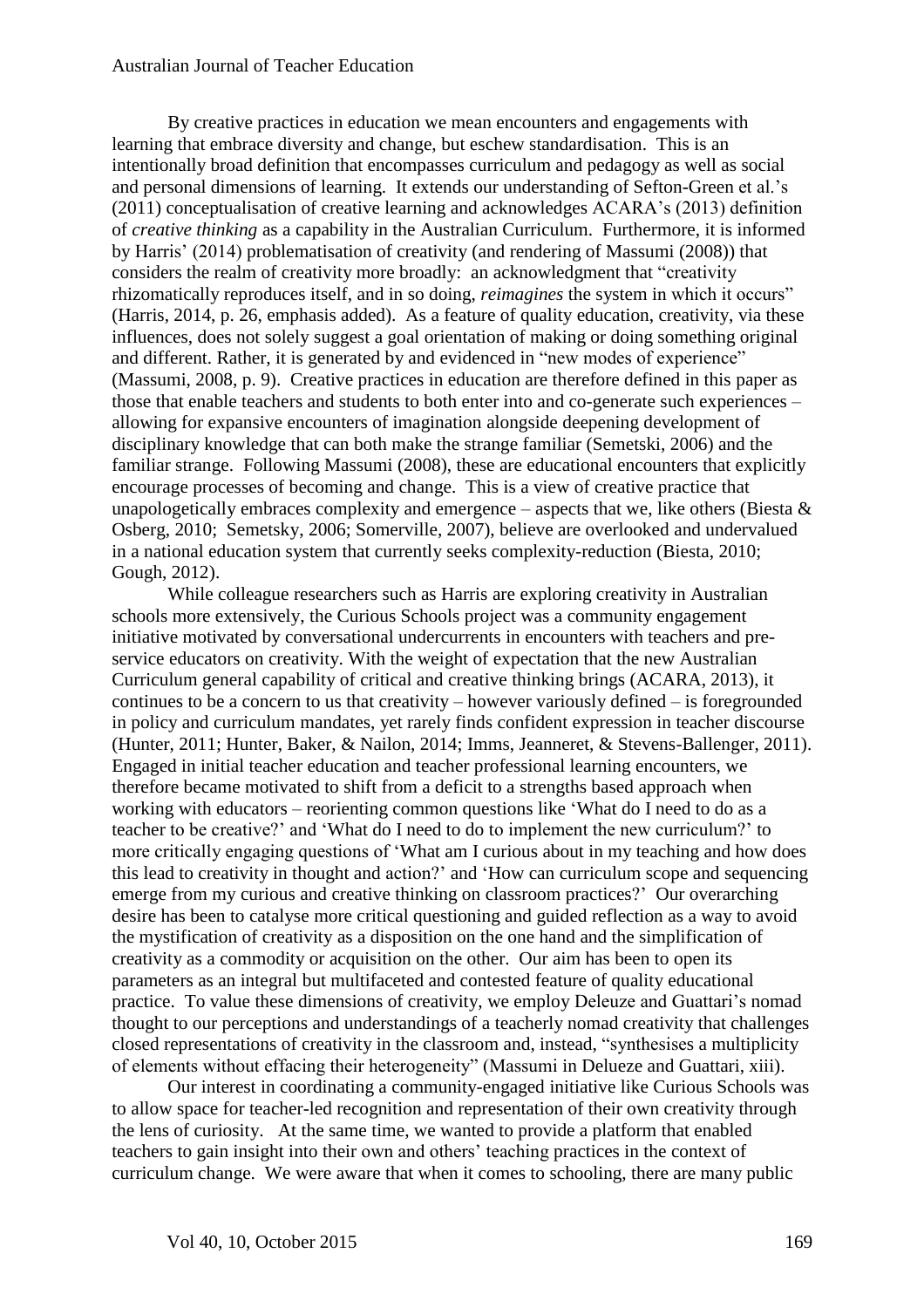faces to student 'achievement' – test scores, public prizes, exhibitions, concerts as well as tertiary entrance scores and job or apprenticeship success. But what are the creative practices of teachers that underlie these artefacts or assessable achievements of learning? What if teachers' creative processes and that of their students became more publicly visible? What would happen if creativity, encompassing all its diverse manifestations and definitions, became explicit in everyday classroom practice? Curious Schools was a response to these concerns and interests.

#### **Curiosity and enquiry: Methods of capturing nomad creativity**

The Curious Schools pilot project in 2013 was one of a number of ongoing projects that resulted from Aprill's visit. The aim was to provide an online public platform and an associated gallery exhibition and forum that would showcase processes of teacher and student work in creative learning activities: that is, teachers' own mapping of learning in action, not just the material (and measurable) artefacts of student achievement. The Curious Schools Project involved inkind use of CAPE's online software to develop a number of pilot sites and was augmented by ongoing mentoring from Aprill on working collaboratively with teachers in inquiry-based documentation and reflection. The Curious Schools Project differed from CAPE's existing process (with its focus on supporting artist-teacher collaboration), by specifically seeking to support teacher curiosity within and beyond the arts. While three of the Curious Schools sites did document teacher-artist collaborations, this was not characteristic of all Curious Schools sites.

Over three months, we secured the involvement of seven school partners and a family day care program from a range of Tasmanian regions. These partners were purposively selected, given their prior participation in events associated with Aprill's visit, as well as our general knowledge of their existing work in arts-informed settings more broadly. We met with participants, offering varied levels of online training, consultation and support according to their familiarity and skill-level with online tools for documentation and processes of critical reflection of their own work. During this process, the participant teachers and carers were invited to articulate a curiosity/question they had about their work and to explore that question more thoroughly through documenting their existing practice via digital means. Teachers' own questions often did not come immediately, nor did they come easily in all cases. Seeking questions that were rich enough to sustain a longer enquiry into their work led participants to playful encounters with their own early tentative questions before honing and refining as the inquiry progressed. This process entailed teachers capturing and uploading images, written text, and digital audio and video to convey their own observations and narratives, as well as those of students and other stakeholders.

The next stage was to curate the online presentation of these texts using the software provided (in partnership with CAPE). In this way, teachers self-organised their documentation beyond conventions of writing and sharing lesson plans or journal reflections. Instead, the project aimed for teachers to capture and convey their sensory understandings of their curiosities and own practice – via visual images of themselves, their students, their students' work in progress, and their physical environment, as well as video interviews, sound bites and recorded excerpts from lessons. Much more than a collecting of data, this was about assemblage: a form of curation about the materiality of teacherly work. While the original CAPE software was intentionally designed to navigate teachers through step-by-step enquiry-based documentation of their work, the Curious Schools project refined the descriptors for each section of the online site to provide more of a harness than a prescription for sharing curiosity and investigating practice. These sections included: an *Overview* (entry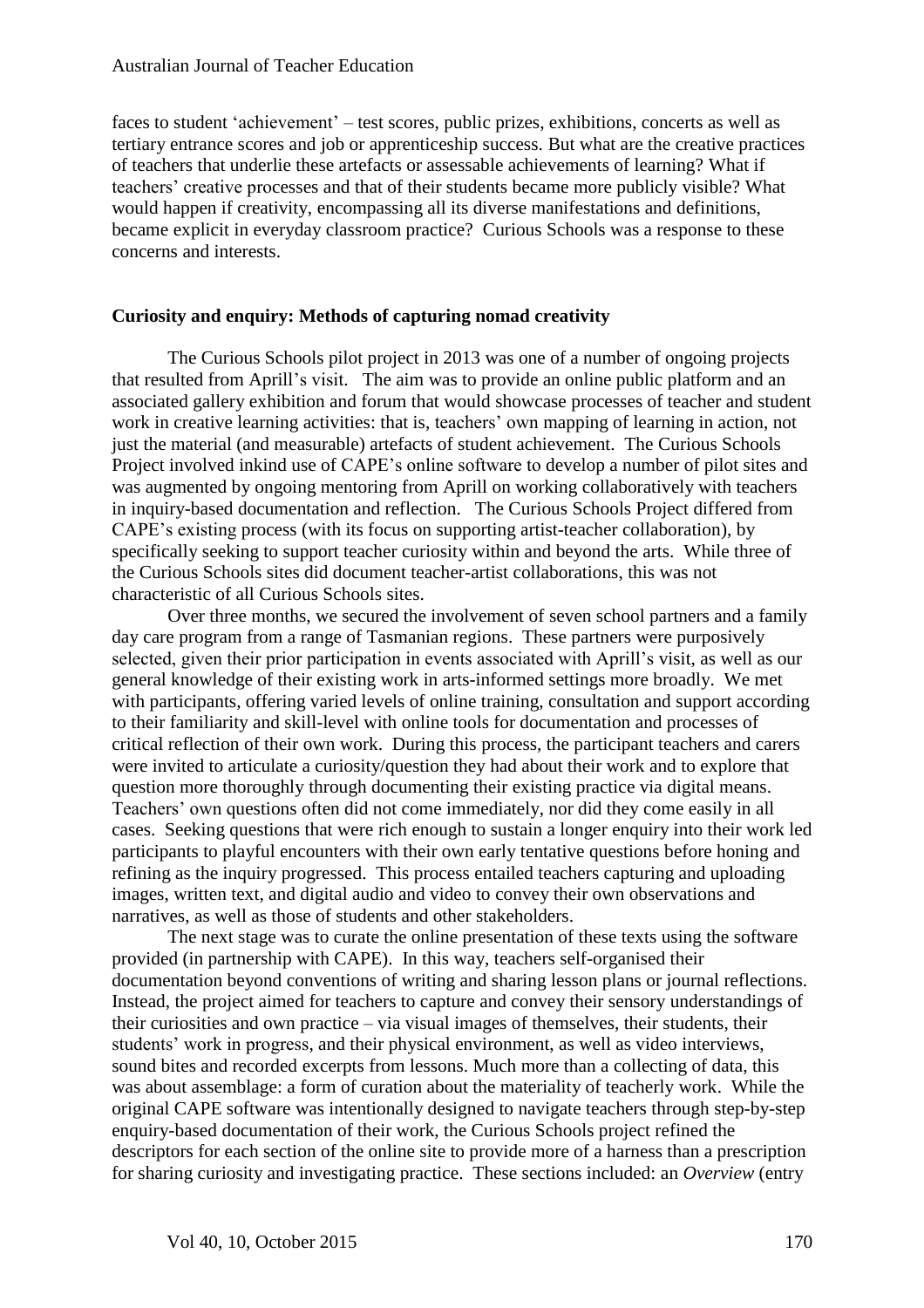page); *Context* (identifying the who, where, what); *Inquiry* (articulating questions, big ideas, enduring understandings); *Story* (mapping learning steps, stages and activities); *Findings and Reflections* (indicating what was learned, assessed and noticed by students and educators); *Resources*; and *Curriculum Links* (links to relevant standards and sections of the Australian Curriculum, Tasmanian Curriculum and/or Early Years Framework)*.* The participating teachers were supported in their decision-making about what to convey and how to convey it in these sections. This structure also made the sites more accessible as a resource to nonparticipants, such as colleague teachers, initial teacher education students, parents and the public.

We facilitated these processes of teacher self-organisation (or curation) individually, utilising an intentionally open-ended process of conversational critical reflection to suit each teacher's own degree of skill and confidence in digital documentation and processes of inquiry-based critical reflection. This ranged from a two-hour familiarisation and training session with one teacher, to up to five meetings with ongoing online curatorial support for another. It is important to note that teacher choices in the representation of their work was motivated by their enquiry question (their curiosity), not by a conventional understanding of how to frame a unit or lesson plan. The curiosity questions that emerged in the pilot were therefore diverse: "How do we develop a sustainable model of work that connects families to the school and their community?"; "How can students connect with their community through arts explorations of place, space, time, and wood?"; "How can children engage with multiple perspectives of Australian colonial history through drama in ways that enhance their literacy learning?"; "How do stories of people leaving their home to make a new one effect students' own ideas of home?"

A feature of the Curious Schools sites was their double-purpose: to provide a guided process of professional learning for participating teachers, as well as provide a resource for teaching colleagues and the public. The intention of the project was – for participants and 'audience' – to both pique curiosity and document creativity. As we suggest in the following, the opportunity for teacher self-organisation using a platform that provided subtitled sections, meant the project offered multiple entrypoints for teachers to understand and represent their own creative practices in their own ways: an approach that did not prescribe what and how to be creative, but that invited teachers to cultivate and chart their own creativity from "in the middle" (Deleuze & Guattari, 1987, p. 21) using a far less culturally-overladen discourse of curiosity. Some teachers did choose to document a full unit of work (see Bringing the World In "The Preps Go to the Olympics'", University of Tasmania & CAPE, 2013) while others chose to document whole of school approaches ("Arts Integration", University of Tasmania & CAPE, 2013) and the principles of community-based partnership ("Billy", University of Tasmania & CAPE, 2013). So, rather than determine models for best practice or provide explicit exemplars on how to teach creatively, or teach for creativity, the Curious Schools project sought to engage teachers in self-reflexive, place-based and peer-enabled professional learning that emerged from the "restless practice" (Zuss, 2011, p.85) of curiosity. In some respects, the goal was to actually let go of goals: to let definitions and parameters of what constitutes creativity and curriculum emerge from teachers' own curiosity about their practice, rather than the other way around. In this process, there were multiple practices of curiosity as well as creativity at play.

#### **Curiosity, question-seeking and assemblages for intensive thinking**

Curiosity, like creativity, has been variously defined, researched, measured and problematized in various disciplines, including psychology, philosophy, and education. In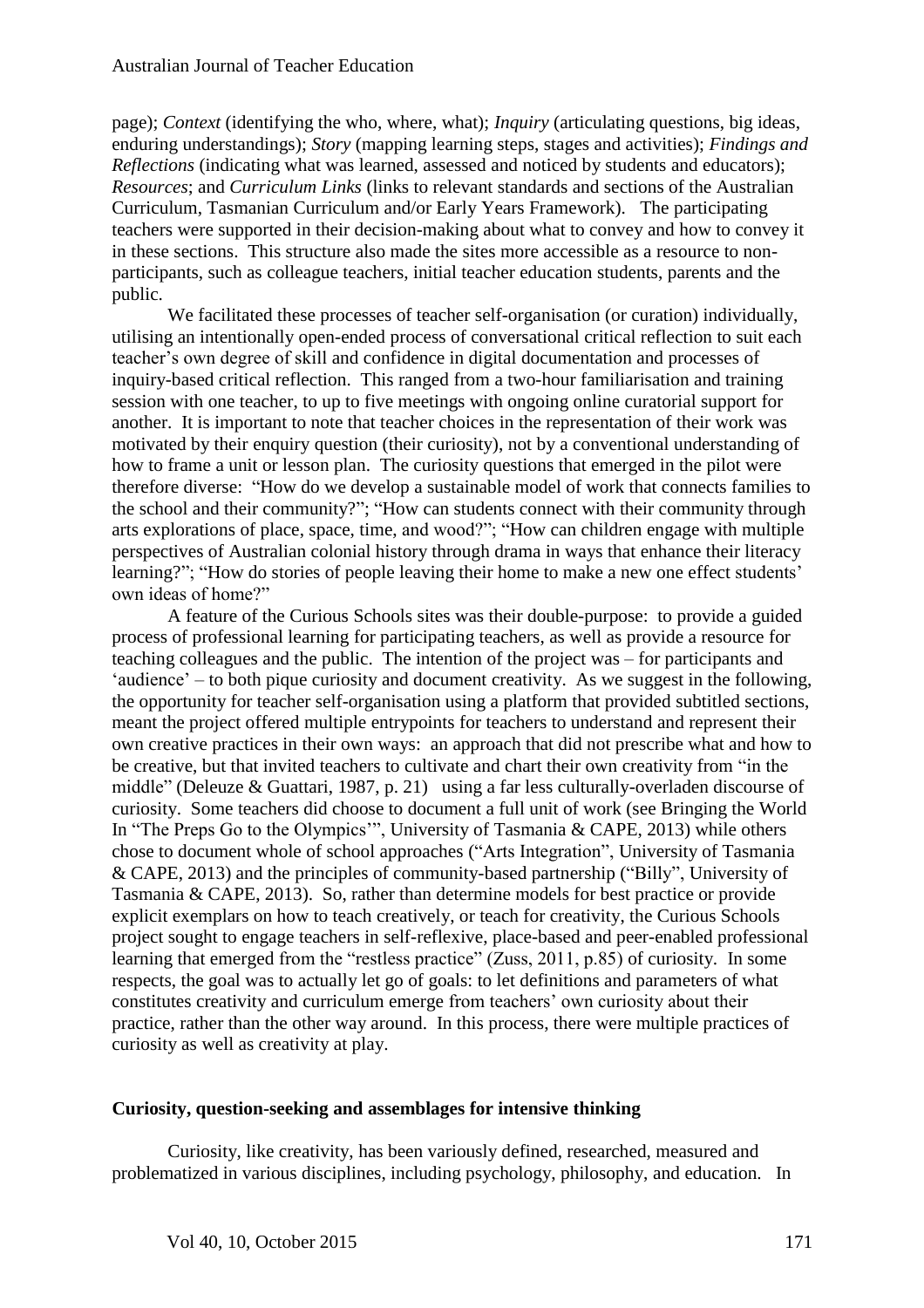terms of human development and learning, it has been linked to play (Berlyne, 1960; Kreitler, Zigler, & Kreitler, 1984; Engel, 2005); the leisure of adults (Reio, 2003; Reio & Wiswell, 2000); identity formation (Bowlby, 1988; Erikson, 1968); and motivation and exploratory behaviour (Spielberger & Starr, 1994; Voss & Keller, 1983; Engel, 2011). One of the major distinctions in the psychological literature regards curiosity's stake as a "state and/or trait" (Boyle, 1983; Loewenstein, 1994); with researchers investigating further distinctions between *epistemic* and *perceptual* (Berlyne, 1954), *specific* and *diversive* (Berlyne, 1960; Day, 1971; Litman & Spielberger, 2003); *depth* and *breadth* (Ainley, 1987; Langenvin, 1971); and *information* and *experience* seeking (Spielberger & Starr, 1994) curiosity.

Acknowledging curiosity as a multidimensional construct problematized by issues of definition and measurement, Reio et al. (2006) propose a three-factor classification whereby: Individuals express curiosity through information seeking (cognitive) and physical and social thrill seeking behaviours. Thus, humans are motivated by a combination for the need to answer questions in their daily lives and the need for new, diverse, intense, and complex physical and social sensations and experiences (2006, p. 132).

Reio et al.'s conceptualisation provides a useful touchstone for capturing the multiple practices of curiosity at play in the Curious Schools Project. In the first instance, the act of documenting classroom practice was conducted for the purpose of seeking and providing information about teachers' own practice. The curiosity engendered in this was a cognitive and specific curiosity: a gap in information about what was taught 'behind the scenes' was filled. Augmenting this was also a less goal-oriented, more diversive and perceptual (Berlyne 1954 & 1960) pursuit. By providing opportunities for self-organisation, teachers were encouraged and supported in to engage in their "thought's freedom" (Zuss, 2011, p. 91) by tapping into the perceptual or sensory aspects of their work – what teaching this looked and felt like – and allowing that to motivate more diversive open-ended questioning of their practice: that is, questions to ponder and sustain further curiosity, not the kinds of questions one can immediately answer. This was manifest in the Curious School's approach to processes of question-seeking (as distinct from question answering) when it came to reflecting on and investigating work. For instance, discussions with one teacher led her to iteratively formulating her curiosity question. What began as 'How did we engage with the community?' developed over the time of her exploration to become 'How can students connect with their community through arts explorations of place, space, time, and wood?'. This gave the teacher (and her site's 'audience" of colleague teachers and public) far more insight into the creative connections she was making in her work to concepts of 'place, space, time and wood' with students – wood being particularly significant here as a key resource in the school's rural and economically struggling community. This question-seeking approach acknowledged the agency in both her teacher work and her professional learning (about her teacher work) as her comments revealed, "The benefits are really amazing both professionally for me, for the school being involved and for the students. I think it can only improve their learning." Articulating a curiosity question enabled more motivated and directional decision-making on the part of the teachers about how to articulate, understand and represent their practice via the multiple modes of communication on offer (image, video, text). As another participating Curious Schools teacher commented, "that inquiry approach really opened up thinking."

Drawing on Rajchman (2000), and Deleuze and Guattari (1994), Zuss' perspective on curiosity in education is that "theoretical and conceptual growth can only occur in the flows, turns, and circuits of thought and becoming" (p. 140). He argues that curiosity provides the "kindling" for these "intensities of thinking" to occur – kindling that is arguably lost in acquisitional approaches to teacher professional learning. In this respect, we agree with Hatcher (2011), citing Hodkinson & Hodkinson (2005), in suggesting that a default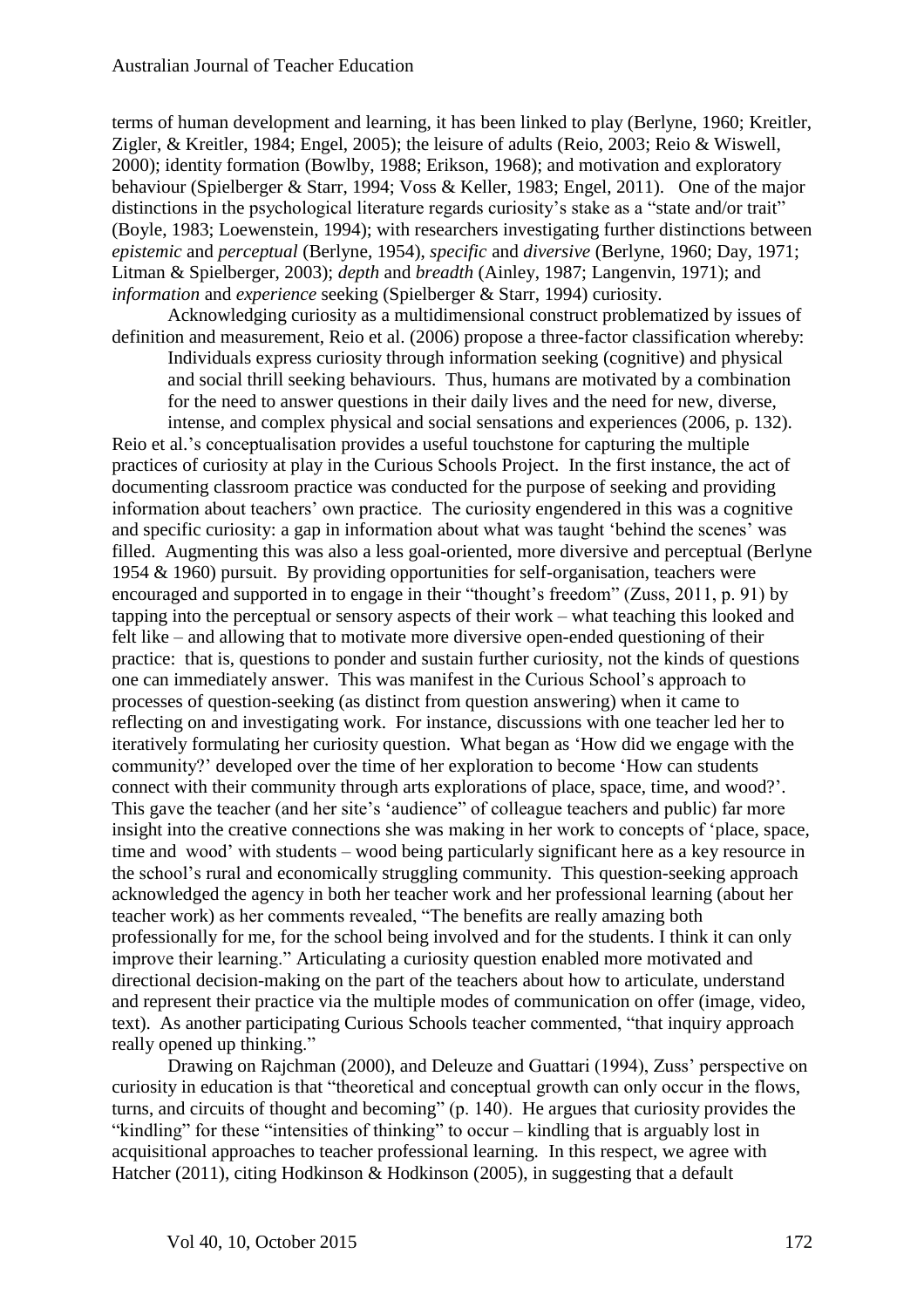professional learning pedagogy (limited time, distribution of lesson/unit plans, simplistic role-modelling) is the product of "'a deeply technical rational audit culture'" (p. 404). In a context of higher accountability, greater compliance, and high-pressured everyday work conditions, many teachers are removed from quality ongoing reflection and learning. Professional development is therefore often anchored in the demonstration workshop based on 'knowledge acquisition'. As Hatcher warns,

In order for professional learning to generate new practices by teachers, not simply the replication of imported practices, it requires not just procedural and performative knowledge – 'practical knowledge' – but also theoretical knowledge (p. 404).

The pilot Curious Schools Project process actively discouraged the reproduction of lesson plans and the suggestion of reproducibility of case-study projects in different contexts. Instead, the sites encouraged open documentation of practical knowledge as a means to begin integrating theoretical knowledge. While the kinds of formal theoretical engagement (in terms of readings or texts) implied by Hatcher above were not an explicit part of the project's remit, the broader integrative potential of practice and theory was encouraged via the site's resistance to "complexity-reduction" (Gough, 2012). These sites mapped, not traced, learning in action via a question-*making* about practice that embraced diversity and change. The Curious Schools sites are not standardised representations of best-practice teaching validated by standardised measures of student achievement. They are a sharing of assemblages, of teaching in thinking and action, and the materiality of teacher work.

A case in point is the Projecting Memory site devised by a teacher who also worked closely with an established digital media artist as part of an Artists in Residence program. This site captured a project with Year 9 students from from a regional city high school. The curiosity question in the teacher's mind was 'How can students explore their sense of place through photography and film production'. In the teacher's words,

Students were invited to photograph places that were important to them in some way. Some students photographed local places where they had holidayed before, while others depicted places they felt were scenic.

The teacher was curious about these student choices. Almost without exception, the students had chosen their 'important' places as ones that were far from their everyday life. What could they do to encourage a reframing of everyday sites as important, particularly given many of these students didn't appear to view their school and local everyday life as particularly positive? Again, in the teacher's words,

The artist then invited students to explore places around the school grounds, to consider its potential as a film set location. A decommissioned school building at the adjacent primary school became an intriguing focal point which inspired students' curiosity, particularly as it was soon due to be demolished. A few of the students had spent some of their primary school years etching their initials in the desks of that very building. Exploring the abandoned space brought back memories, giving students opportunities to reflect on the meaning of the everyday places in their lives. Students explored the aesthetic dimensions of the old school building, experimenting with lighting, sound and the qualities of the building's abandoned spaces. Through technical instruction from the artist and experimentation with production techniques, students developed their film and photography skills as they created short videos and photo essays in the local school landscape.

In preparation for the culminating event for the project, students curated the images from their photography and filming sessions, capturing their personal connections to their school now and their memories of school back in their primary days.

Released from classes for a full day, the group gathered at the old school building for the culmination event. During this day-long shoot, students projected into the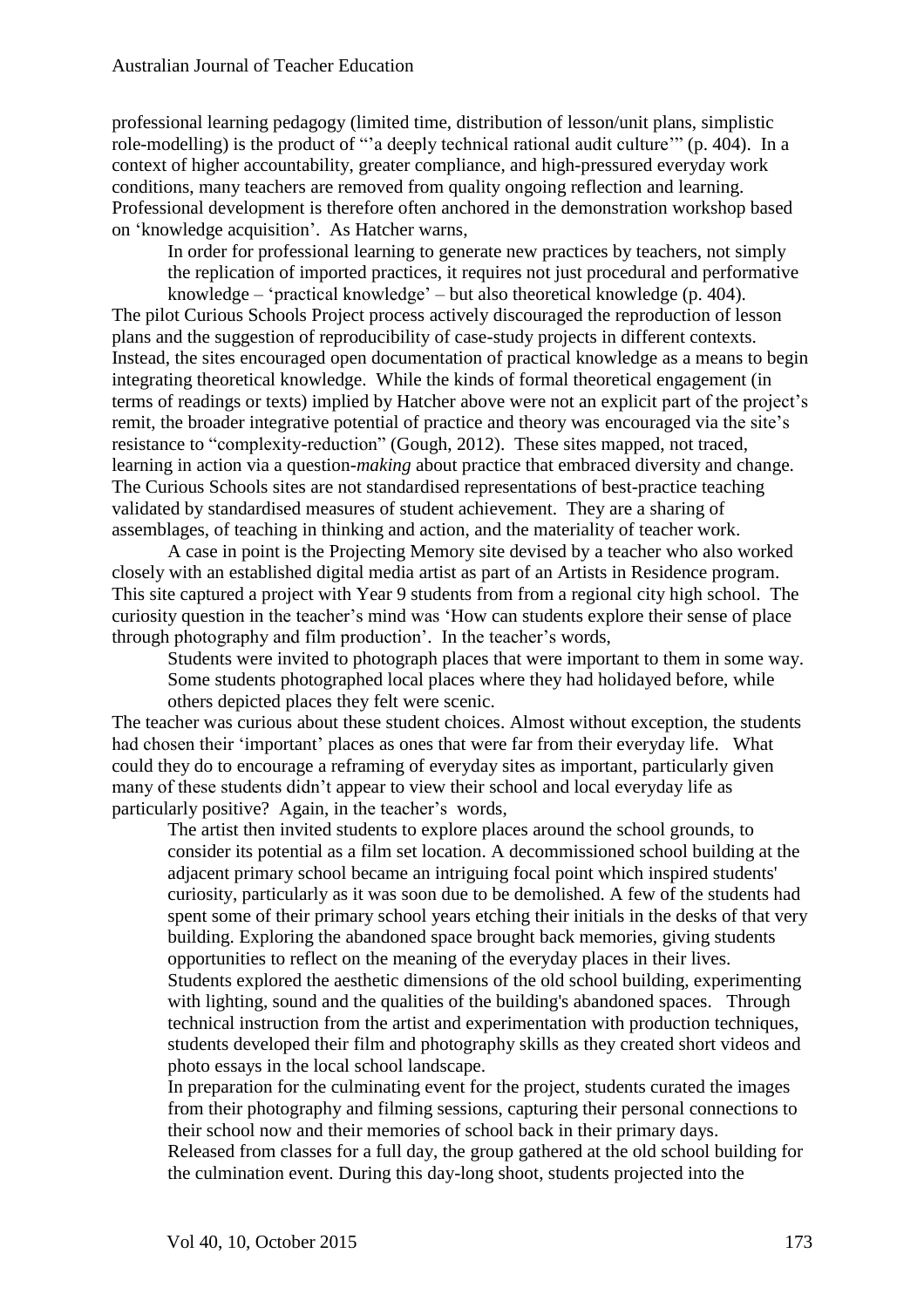abandoned classrooms their films, photographs and soundscapes representing their memories of their primary school days.... Projecting Memory.

Via the images and soundbites on the the teacher chose to put on the Curious Schools site, the teacher's creative practices with regards to their decision-making are revealed. Shifts in, and qualities of, emergence are apparent in the teacher's and the artist's process as they interpreted and responded to the students' engagement with place, and thus co-generated new conceptual knowledge about the importance of memory and everyday spaces. In particular, the teacher engaged with their own kind of nomad creativity in response to students' processes of 'territorialising' their old school buildings and recapturing their own primary school memories. His teacherly work in this context involved harnessing and opening opportunities for the students to create and recreate (or restage) territorial motifs and counterpoints (Deleuze & Guattari, 1987, 317): students took images of the dirt path to the old school, their old etchings on the desks, the faded glory of the buildings. With these images then projected on the original buildings – projections on projections - a collaborative creative practice was at play. This was a learning encounter of creativity and immense change for students in their understanding of their worlds and their own histories: a learning encounter impossible to distill in a lesson plan or similarly reducible professional learning resource or workshop, yet important to share as a creative practice in education.

The teacher's documentation of his and his students' curiosity, did enable a further connection to conventional representation of curriculum compliance, student achievement and evidence of change (that is, change valued as learning, following Biesta, 2010). On the Curious Schools site, the teacher chose to chart these connections in this way:

Through exploring places and spaces in their everyday lives through photography and film, students:

- **reflected** on places in their local area that were important.
- **developed skills and techniques of photography and filming** to help them explore and express their sense of place.
- **curated images** to create an audio visual presentation developed around the concept of place.
- **manipulated images** using photography and film software to create an intended effect.
- **created soundscapes** of spaces as a way of exploring what a place is like.
- culminated their digital media exploration with a **collaborative installation artwork** which involved combining and coordinating projected images, performance, sound and lighting effects.

In this way, the teacher's mapping also afforded connections to the curriculum. Alignment with new curriculum scoping and sequencing was revealed in their creative practice of education, rather than their classroom experience being directed from the other way around.

#### **Struggles of representation and emergence in teacher professional learning**

The diversive and perceptual curiosity encouraged by the Curious Schools pilot project, was not solely about driving 'intensive thinking' *about* practice. It was also engaging reflective thinking and self-organisation about *how to represent* practice. Through guided enquiry and the sub-titled structure of the Curious Schools sites, teachers were encouraged to tap into the *sensations* not just the *operations* of teaching – what it looked like and felt like for themselves and their students. By making choices about how to represent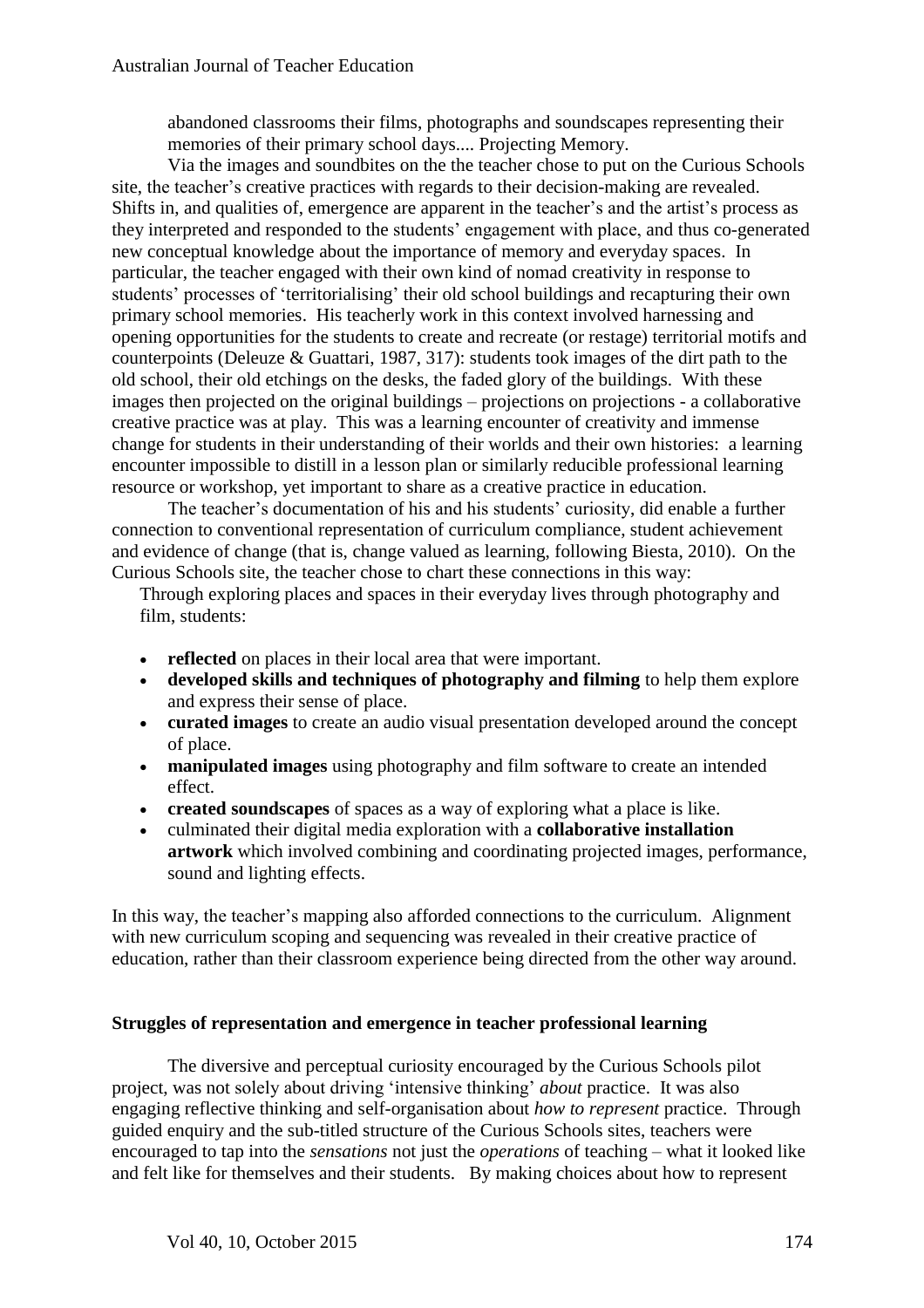#### Australian Journal of Teacher Education

their practice in these sensory multi-modal ways (visual, textual and aural), teachers were engaging with some of the more affective aspects of teaching. In such an approach, the wider "structure of feeling" (Williams, 1961, p. 64) around the experience – such as the institutional context, the demography of students, the regional context, the politics of place – were as highly valued as dot-point lists of what activities were planned in and implemented in the classroom space. This was not solely a cognitive dimension of curiosity (that may be satiated by 'filling a gap' in information about teaching), but a more sustaining curiosity based on opening and diversive enquiry to see and represent practice differently and in new modalities ('what does my practice look and sound like in this context?'). To do this for an 'audience' added a further layer of teacher investigation – a productive "struggle of representation" (Somerville, 2007, p. 225) for what teacher practice is and what it achieves. As another participating teacher commented,

That you were…explaining your process was really important. That was what helped. I think documenting practice is really important because it allows me to reflect on it. It's much better to reflect for an audience.

The task of collating and curating visual data on their teaching so that their own thinking became visible, was important to the participating teachers in this process. Each teacher approached this task differently and engaged in active decision-making about how to represent what they do and how they do it in ways that are an alternative to more instructional teacher professional development or learning. In this way, Curious Schools became a platform for *reimagining* teaching practice in creative ways and allowing for new understandings to emerge. But, like the productive 'mess' of education, emergence can be difficult to capture if it is to be communicated to a wider audience. As Somerville notes, "Emergence occurs in the space between data, representing grounded (but unknowable) material reality, and analysis, as the act of meaning making" (Somerville, 2007, p. 230).

As coordinators of the Curious Schools Project, our own act of meaning making took various turns following the completion of the pilot project. While as spiriting as it was to evaluate the ways in which the project impacted on the thoughts and practices of participating teachers, the project gave rise to new insights about a productive dynamic of *making the familiar strange* and *making the strange familiar* in teaching and learning contexts. Teachers experienced their own *familiar* classroom practice in surprising (*strange*) new ways by reflecting on it with a lens of curiosity and documenting practice by digital means. At the same time, that documentation needed to make sense to a public outside the class community in a process of making of what is normally hidden (or *strange*) about teaching, known (or *familiar*). We saw that this dynamic tension gave value to the complexity of teaching, by providing opportunities to look both inside and out of practice and to champion useful encounters with emergence and adaption.

As indicated above, to share teacher practice through the vehicle of lesson plans and structured units of work is a necessary act of complexity-reduction in teacher work. To state the obvious, plans provide an important framework for the management of teaching practice to achieve desired goals and outcomes. But their offering as the basis for professional learning ('this is a lesson or unit I've taught and this is how I taught it') can be limiting to the development of teacher curiosity and creativity in their own work. Role-model or bestpractice workshops, while valuable and necessary in certain contexts, risk limiting participant curiosity to a specific kind – a goal-oriented endeavour to acquire pedagogical content knowledge for the purpose of replicating practice. Particularly in initial teacher education, this approach has its place: it helps to make the uncertainty of inexperience more manageable, and make the integration of pedagogy with curriculum visible. But if we agree with Hatcher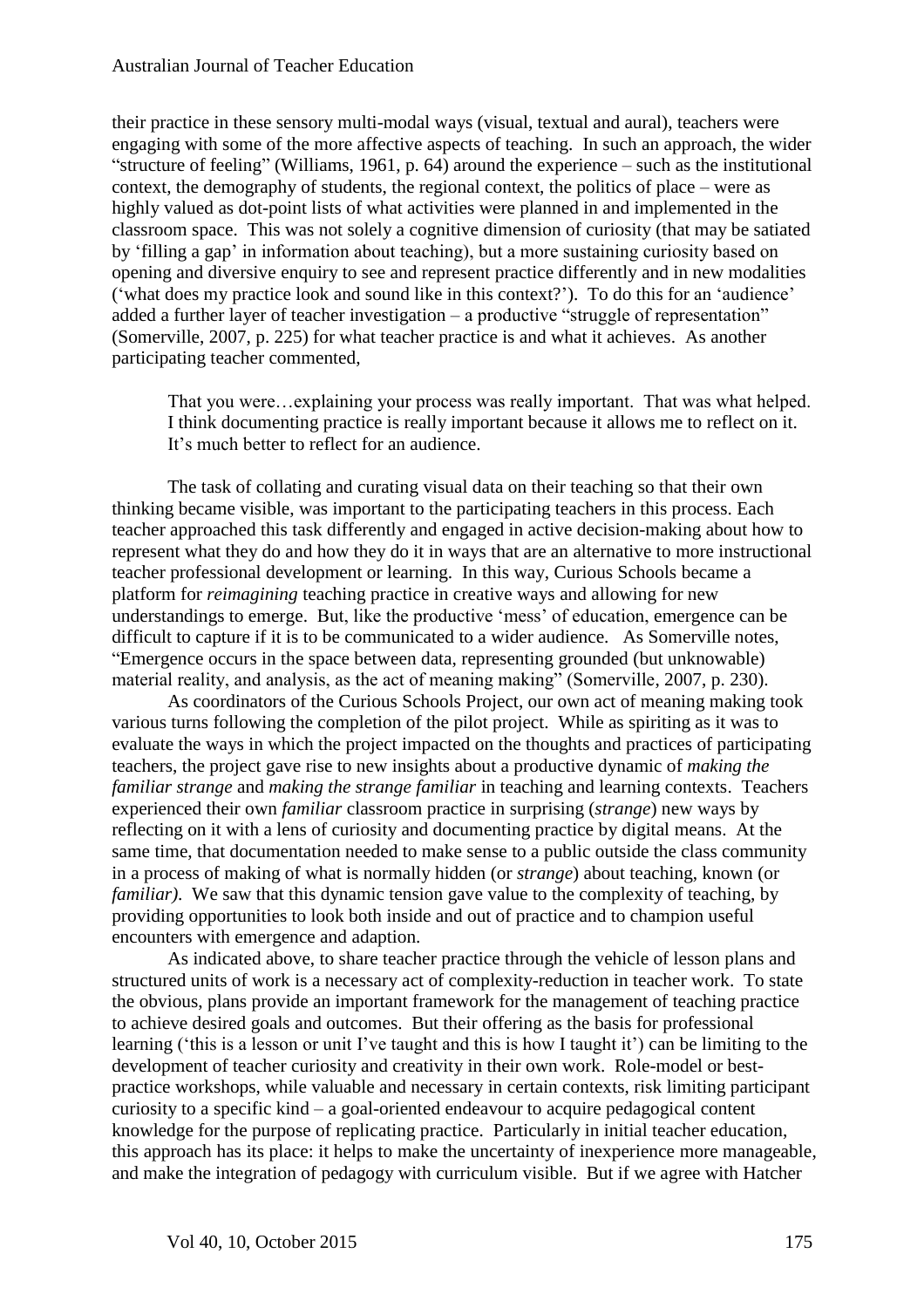and others that deeper learning and new practices come not from *acquiring* knowledge but by generating new experience, then further dimensions of and capacities for curiosity and creativity need to be opened up. By reorienting professional learning in this way, quality teacher work becomes valued for adaptive practices and professional agency it both fosters and demands (Timperley, 2011; Hatano & Oura, 2003; Staber & Sydow, 2002). In Curious Schools, this centred around a core recognition that creative practices in education counter the contexts and discourses of educational standardisation that appear to be limiting the potential of learning encounters for students and teachers (Wrigley, Lingard, & Thomson, 2012). By offering a multimodal format and one-on-one support for teachers to curate their own sites, the Curious Schools Project communicated the 'spaces between the data' of student achievement, school leagues tables, and definitions of what creativity is and how it should be taught. Curiosity in this case became, in Zuss' words, 'thought's freedom' – to inhabit those spaces and enter into productive struggles of representation of teaching and learning beyond student (and public) artefacts of assessable achievement. Importantly, this approach does not sever the vital link between teaching effectiveness and student outcomes, but positions standardised outcomes as just one dimension among many more in the quality learning experience.

As Biesta notes, "educational processes and practices tend to be characterised by nonlinearity and unpredictability and by a fundamental gap between 'input' (teaching, curriculum, pedagogy) and 'output' (learning)" (Biesta, 2010, p. 6). Yet certainty and simplicity via input/output equations is what we observe in educational discourse at the political level and is what many time-poor teachers may crave in current contexts of curriculum change and new reporting requirements. The Curious Schools Project attempted to play the middle ground by giving participating teachers a structure (certainty) to be selfreflexive, but in ways that valued agency and emergence (uncertainty) in open systems of representation for what creativity practices in education could be. One teacher participant valued and interpreted this approach as a kind of "PL mashing": "You can cherry pick from concepts and mash together something that works for you. It has appeal in that regard – in terms of PL [professional learning] mashing what there is and how you can use it". While offering some structure via the use of standardised subtitles for each site, and agency in that teachers had final sign off on their sites before they went live, the Curious Schools Project invited reflection and insight into the productive mess of teaching, the emergent complexity and diversity of teacher practice, and restless practice of curiosity.

#### **Limitations and Future of the Project**

One of the limiting factors of the project, reported by participants, was the quality and useability of the software associated with the Curious Schools sites. A frequent criticism related to how it was clunky to use ("too many steps") and that participant teachers still needed to devote extra time outside class to upload images and text after the teaching encounters. A number of participants indicated that this added to already critical time pressures around student reporting and other administration required after school hours.

As an aspect of the partnership exchange with CAPE, the use of this software allowed for our project focus to be on the concepts and processes of professional learning discussed above, without the added IT demands to design an online platform. This partnership also allowed for unique professional exchanges on teacher professional learning, particularly as they related to enquiry-based teaching practices and arts education. Yet, as Aprill has noted, the software was designed exclusively for CAPE ten years ago, prior to the evolution of more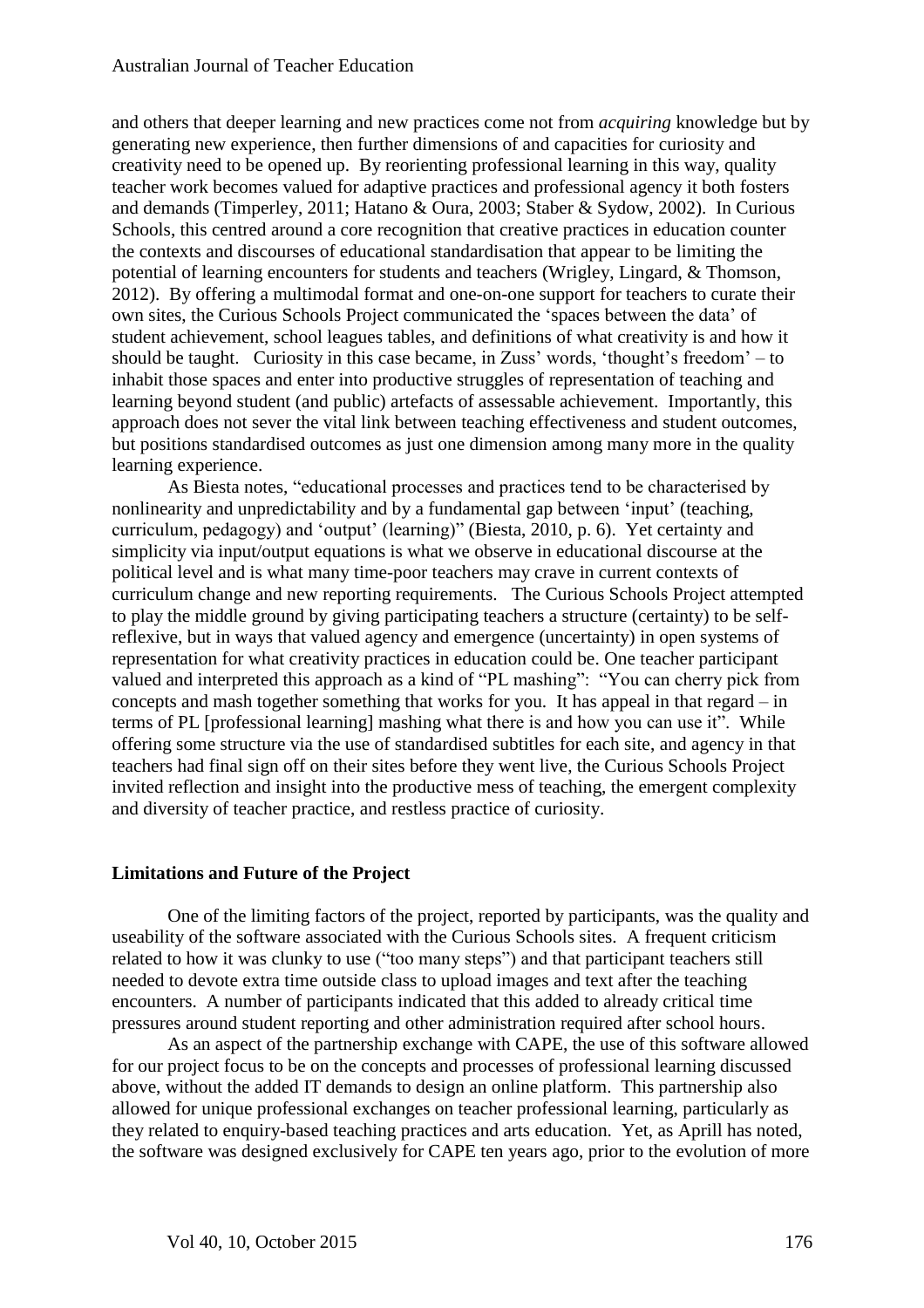user-friendly Web 2.0 online sharing applications now available and is ready for updating for use in CAPE's own contexts as well.

Drawing on teacher participant feedback and further theorisation around the role of emergent education in the teacher professional learning sphere, our next phase of the Curious Schools Project is to design online software that is streamlined for use in the 'realtime' of classroom work. Our aim is to encourage multimodal capture of classroom work *as well as*  prompted opportunities for simultaneous upload and reflection; such that participating teachers do not experience a segregated process of planning, thinking, reflecting, doing and documenting. Rather, through use of a game-like structure, we hope to encourage the kinds of playful emergence and curiosity in teacher professional that we see in quality arts engagement and, to some extent, social media. Our goal is the celebration of nomad creativity in an online documentation platform that reveals the 'space between the data' and demonstrates the virtue of making the familiar strange and the strange familiar as a basis for meaningful learning and change.

#### **Conclusion**

The Curious Schools Project was devised as a teacher professional learning initiative to profile creativity in Tasmanian schools. It intended to provide an online platform for teachers to question, document and critically reflect on their own work and that of their students, and to allow for greater understanding of creative practices in education 'behind the scenes'. It is now an ongoing project that, unlike the provision of unit plans and 'how to' resources for teaching new curriculum, seeks to engage educators in deep thinking and openended enquiry about their practice. It utilises a process of encouraging teachers to articulate and express their own curiosities and 'ways of seeing and knowing' to others. In this way, curriculum and national professional standards can be revealed from within their practice, not the other way around. In conjunction with the provision of quality role-modelling and resources where required, Curious Schools may help teachers be more critical and creative themselves in how they plan, teach and sustain confidence in their own growth and work in times of uncertainty and change.

#### **References**

- Ainley, M.D. (1987). The factor structure of curiosity measures: Breadth and depth of interest curiosity styles. *Australian Journal of Psychology*, 39, 53-59. <http://dx.doi.org/10.1080/00049538708259035>
- Australia Council. (2014). *The arts are important in the lives of Australian children and young people*. Retrieved from http://www.australiacouncil.gov.au/workspace/uploads/files/research/fact-sheetschildren-final-5487eaef11c5b.pdf
- Australian Curriculum, Assessment and Reporting Authority (ACARA). (2013). Critical and creative thinking. Retrieved from http://www.australiancurriculum.edu.au/GeneralCapabilities/criticaland-creative-thinking/Introduction/Scope-of-Critical-and-creative-thinking.
- Australian Institute for Teaching and School Leadership (AITSL). (2013). *Australian Professional Standards for Teachers.* Retrieved from http://www.teacherstandards.aitsl.edu.au
- Berlyne, D.E. (1954). A theory of human curiosity. *British Journal of Psychology*, 45, 180-191. <http://dx.doi.org/10.1111/j.2044-8295.1954.tb01243.x>
- Berlyne, D.E. (1960). *Conflict, arousal and curiosity.* New York: McGraw-Hill. <http://dx.doi.org/10.1037/11164-000>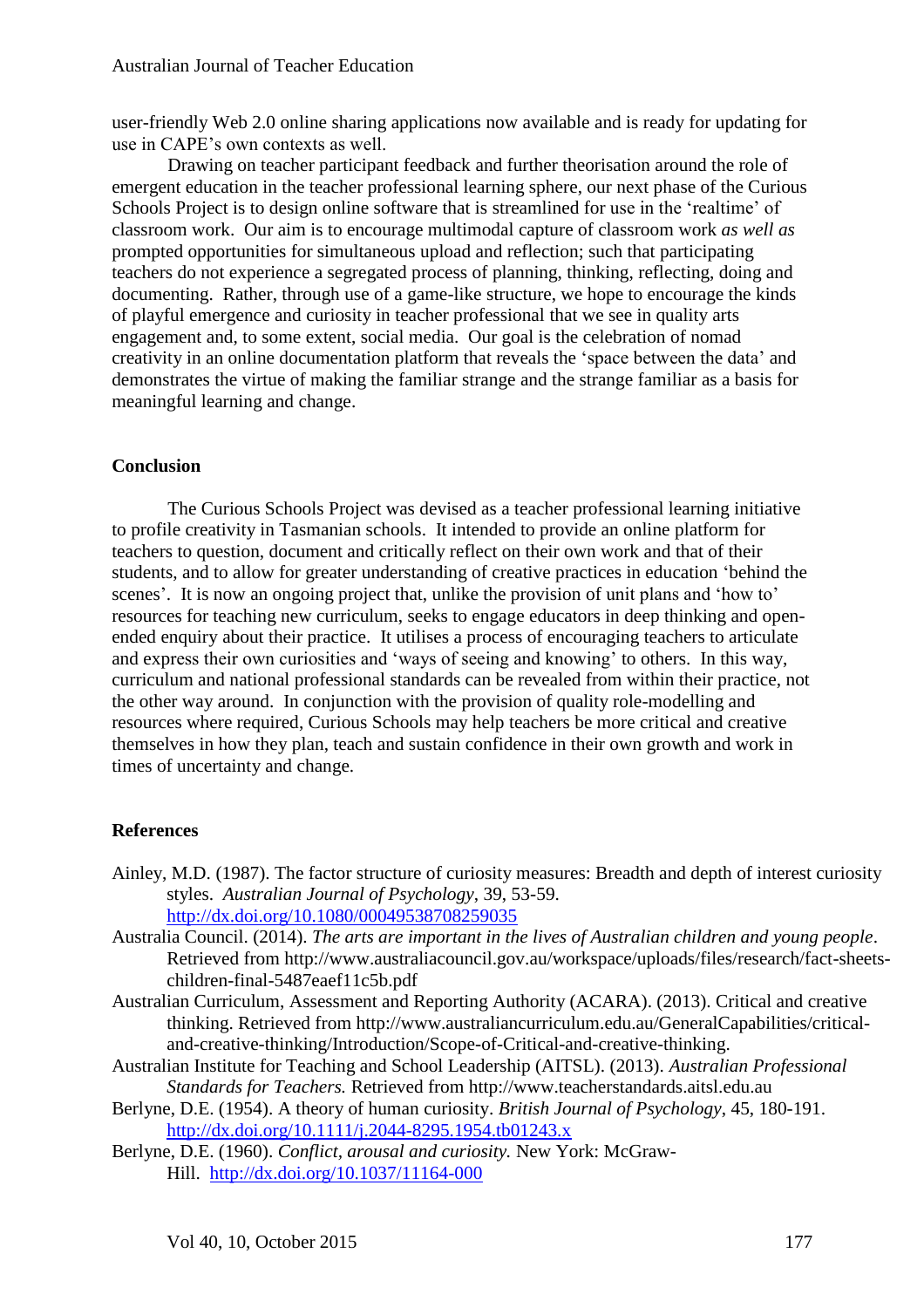- Biesta, G. (2010). Five theses on complexity reduction and its politics. In G. Biesta & D. Osberg (Eds.), *Complexity theory and the politics of education* (pp. 5-13). Rotterdam: Sense Publishers.
- Biesta, G. & Osberg, D. (2010). Complexity, education and politics from the inside-out and the outsidein. In G. Biesta & D. Osberg (Eds.), *Complexity Theory and the Politics of Education* (pp. 1-3). Rotterdam: Sense Publishers.
- Bowlby, J. (1988). *A secure base: Clinical applications of attachment theory*. London: Routledge, 1988.
- Boyle, G.J. (1983). Critical review of state-trait curiosity test development. *Motivation and Emotion*, 7, 377-397.<http://dx.doi.org/10.1007/BF00991647>
- Day, H.I. The measurement of specific curiosity. In I.H. Day, D.E. Berlyne, & D.E. Hunt (Eds). *Intrinsic motivation.* Toronto: Holt, Rinehart and Winston of Canada.
- Deleuze, G. (1994). *Difference and repetition*. Trans P. Patton. New York: Columbia University Press.
- Deleuze, G. & Guattari, F. (1987). *A thousand plateaus: Capitalism and schizophrenia*. London: Athlone Press.
- Deleuze, G. & Guattari, F. (1994). *What is Philosophy?* New York: Columbia University Press.
- Engel, S. (2005). The narrative worlds of what is and what if. *Cognitive Development*, 20, 514-525. <http://dx.doi.org/10.1016/j.cogdev.2005.08.005>
- Engel, S. (2011). Children's need to know: Curiosity in schools. *Harvard Educational Review*, 81(4), 625-645. <http://dx.doi.org/10.17763/haer.81.4.h054131316473115>
- Erikson, E. (1968). *Identity: Youth and crisis*. New York: Norton.
- Gough, N. (2012). Complexity, complexity reduction, and 'methodological borrowing' in educational inquiry. *Complicity: An International Journal of Complexity and Education*, 9(1), 41-56.
- Harris, A. (2014). *The creative turn: Toward a new aesthetic imaginary*. Rotterdam: Sense Publishers. <http://dx.doi.org/10.1007/978-94-6209-551-9>
- Hatano, G. & Oura, Y. (2003). Commentary: Reconceptualizing school learning using insight from expertise research. *Educational Researcher*, 32, 26-29. . <http://dx.doi.org/10.3102/0013189X032008026>
- Hatcher, R. (2011). Professional learning for creative teaching and learning. In J. Sefton-Green, P. Thomson, K. Jones, & L. Bresler (Eds.), *The Routledge international handbook of creative learning* (pp. 404-413). London and New York: Routledge.
- Hodkinson, H.D. & Hodkinson, P.M. (2005). Improving schoolteachers' workplace learning. *Research Papers in Education*, 20(2), 109-131.<http://dx.doi.org/10.1080/02671520500077921>
- Hunter, M. (2011). *Australia Council Community Partnerships Artist in Residence Program Evaluation 2009 – 2010: Report*. Sydney: Australia Council for the Arts.
- Hunter, M., Baker, W., & Nailon, D. (2014). Generating Cultural Capital? Impacts of Artists-in-Residence on Teacher Professional Learning. *Australian Journal of Teacher Education*, 39(6). <http://dx.doi.org/10.14221/ajte.2014v39n6.4>
- Imms, W., Jeanneret, N., & Stevens-Ballenger, J. (2011). *Partnerships between schools and the professional arts sector: Evaluation of impact on student outcomes: Report*. Melbourne: Arts Victoria.
- Kreitler, S., Zigler, E., & Kreitler, H. (1984). Curiosity and demographic factors as determinants of children's probability learning strategies. *Journal of Genetic Psychology*, 145, 61-75. <http://dx.doi.org/10.1080/00221325.1984.10532251>
- Langenvin, R. (1971). Is curiosity a unitary construct? *Canadian Journal of Psychology*, 25, 360-374. <http://dx.doi.org/10.1037/h0082397>
- Litman, J.A., & Spielberger, C.D. (2003). Measuring epistemic curiosity and its diversive and Mogaspecific components, *Journal of Personality Assessment*, 80, 75-86. [http://dx.doi.org/10.1207/S15327752JPA8001\\_16](http://dx.doi.org/10.1207/S15327752JPA8001_16)
- Loewenstein, G. (1994). The psychology of curiosity: A review and reinterpretation. *Psychology Bulletin*, 116, 75-98. <http://dx.doi.org/10.1037/0033-2909.116.1.75>